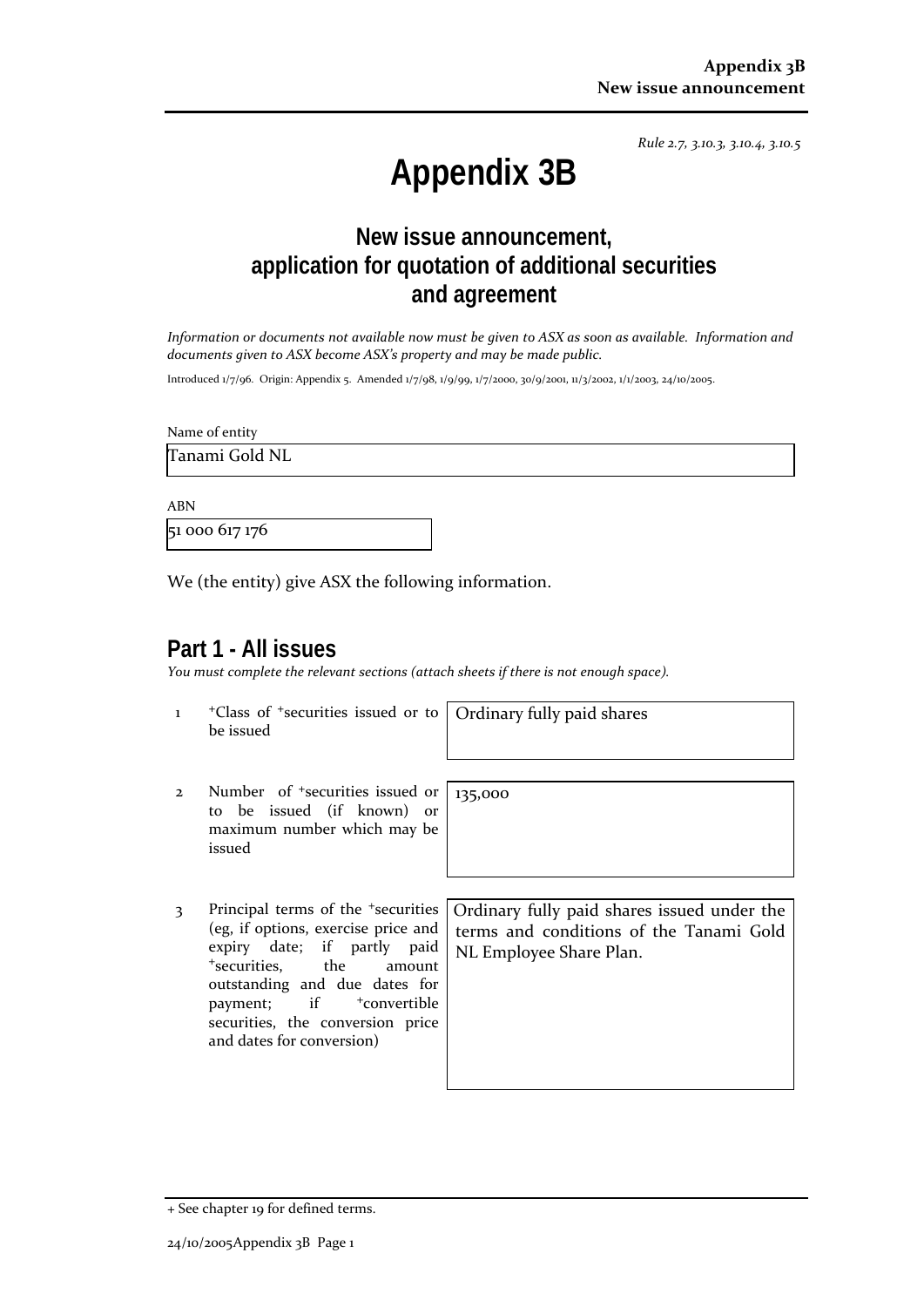| $\overline{4}$ | Do the <sup>+</sup> securities rank equally in<br>all respects from the date of<br>allotment with an existing <sup>+</sup> class<br>of quoted <sup>+</sup> securities?<br>If the additional securities do not | Yes                                                                                                                                                               |                                      |
|----------------|---------------------------------------------------------------------------------------------------------------------------------------------------------------------------------------------------------------|-------------------------------------------------------------------------------------------------------------------------------------------------------------------|--------------------------------------|
|                | rank equally, please state:<br>the date from which they do<br>the extent to which<br>they<br>participate<br>for<br>the<br>next<br>dividend, (in the case of a<br>trust, distribution) or interest<br>payment  |                                                                                                                                                                   |                                      |
|                | the extent to which they do<br>not rank equally, other than in<br>relation to the next dividend,<br>distribution<br>interest<br><b>or</b><br>payment                                                          |                                                                                                                                                                   |                                      |
| 5              | Issue price or consideration                                                                                                                                                                                  | Nil                                                                                                                                                               |                                      |
|                |                                                                                                                                                                                                               |                                                                                                                                                                   |                                      |
| 6              | Purpose of the issue<br>(If issued as consideration for the<br>acquisition of assets,<br>clearly<br>identify those assets)                                                                                    | Grant of shares to qualifying employees as<br>approved by the Tanami Gold NL Board<br>following shareholder approval at the 2011<br><b>Annual General Meeting</b> |                                      |
|                |                                                                                                                                                                                                               |                                                                                                                                                                   |                                      |
| 7              | Dates of entering <sup>+</sup> securities<br>into uncertificated holdings or<br>despatch of certificates                                                                                                      | 10 February 2012                                                                                                                                                  |                                      |
|                |                                                                                                                                                                                                               |                                                                                                                                                                   |                                      |
|                |                                                                                                                                                                                                               | Number                                                                                                                                                            | <sup>+</sup> Class                   |
| 8              | and <sup>+</sup> class of<br>Number<br>all<br><sup>+</sup> securities<br>quoted<br>ASX<br>on<br>including)<br>the<br>securities<br>in<br>clause 2 if applicable)                                              | 261,132,677                                                                                                                                                       | Ordinary Fully Paid<br><b>Shares</b> |
|                |                                                                                                                                                                                                               |                                                                                                                                                                   |                                      |

<sup>+</sup> See chapter 19 for defined terms.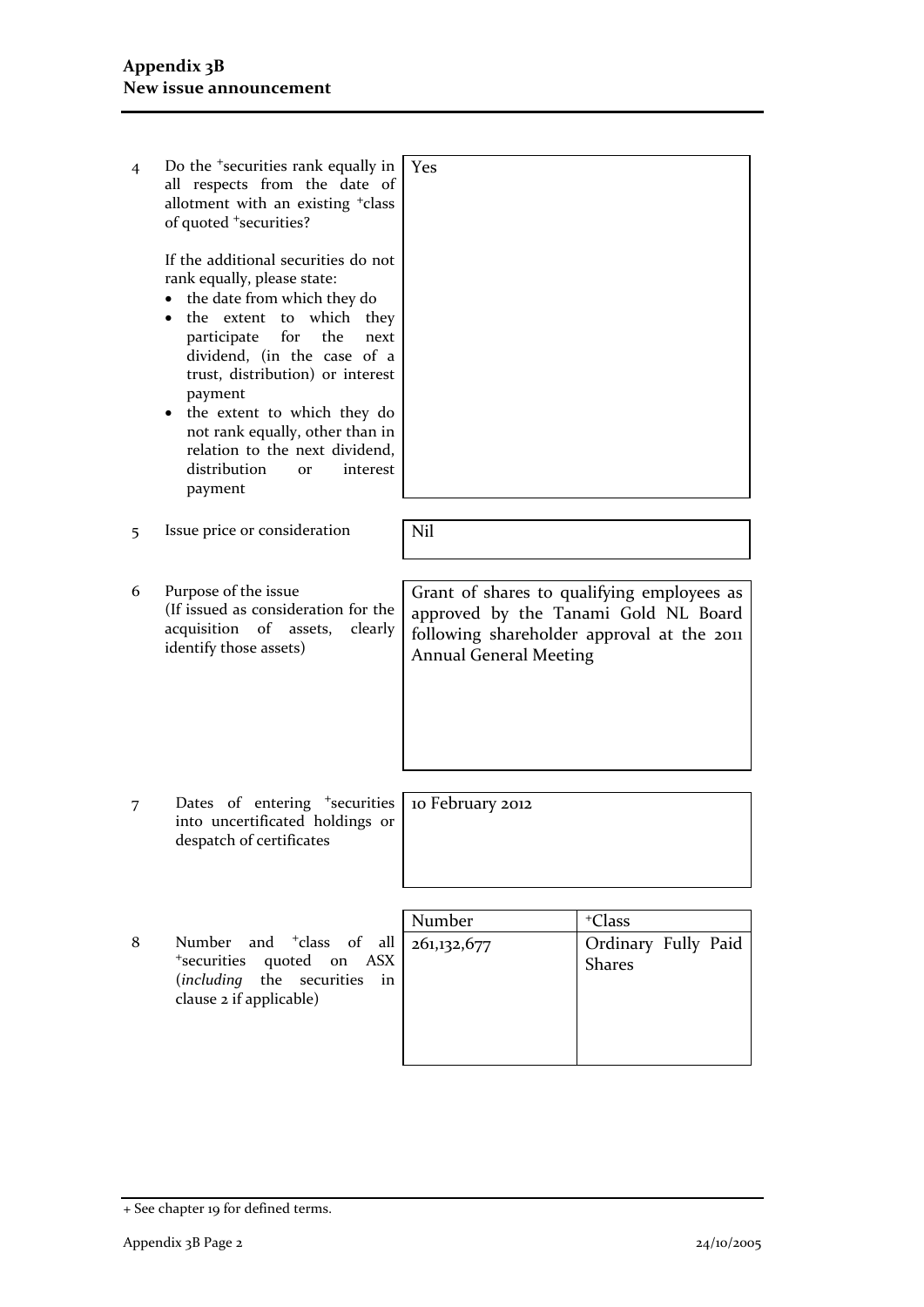9 Number and <sup>+</sup>class of all <sup>+</sup>securities not quoted on ASX (*including* the securities in clause 2 if applicable)

| Number  | <sup>+</sup> Class     |
|---------|------------------------|
| 26,667  | Options                |
|         | $(*4.50@31/3/12)$      |
| 58,334  | Options                |
|         | $($ \$4.50 @ 22/11/12) |
|         |                        |
| 58,334  | Options                |
|         | (\$6.00 @ 22/11/12)    |
|         |                        |
| 300,000 | Options                |
|         | $($ \$1.34 @ 22/12/16) |

10 Dividend policy (in the case of a trust, distribution policy) on the increased capital (interests)

| N/A |  |  |  |
|-----|--|--|--|
|     |  |  |  |

## **Part 2 - Bonus issue or pro rata issue**

| 11 | security holder approval<br><i>Is</i><br>required?                                                                   | N/A |
|----|----------------------------------------------------------------------------------------------------------------------|-----|
| 12 | Is the issue renounceable or non-<br>renounceable?                                                                   | N/A |
| 13 | Ratio in which the <sup>+</sup> securities<br>will be offered                                                        | N/A |
| 14 | <sup>+</sup> Class of <sup>+</sup> securities to which the<br>offer relates                                          | N/A |
| 15 | +Record date<br>to determine<br>entitlements                                                                         | N/A |
| 16 | holdings<br>on different<br>Will<br>registers (or subregisters) be<br>calculating<br>aggregated for<br>entitlements? | N/A |
| 17 | Policy for deciding entitlements<br>in relation to fractions                                                         | N/A |

<sup>+</sup> See chapter 19 for defined terms.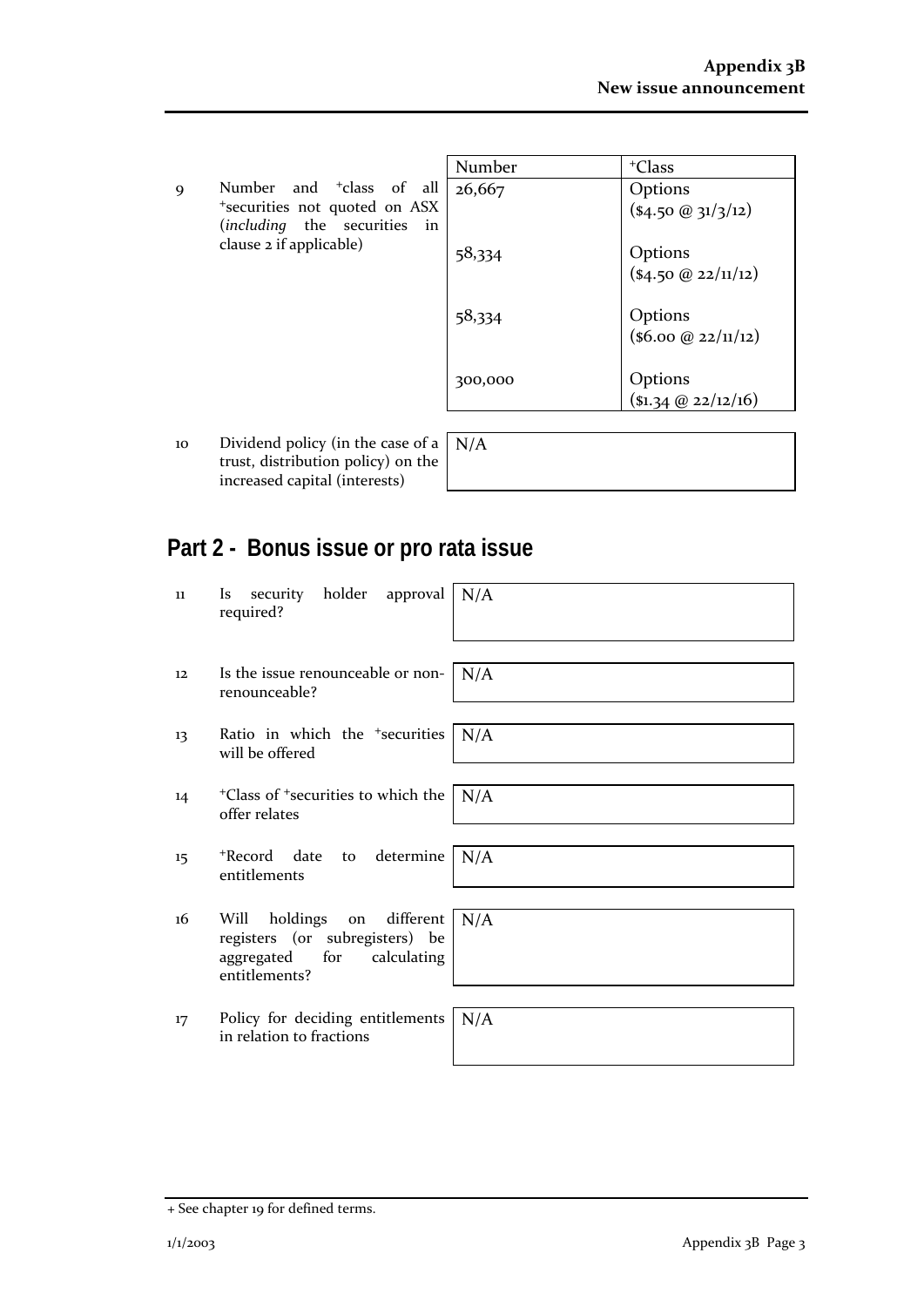| 18 | Names of countries in which the $\vert N/A \rangle$<br>entity has <sup>+</sup> security holders who<br>will not be sent new issue<br>documents |     |
|----|------------------------------------------------------------------------------------------------------------------------------------------------|-----|
|    | Note: Security holders must be told how their<br>entitlements are to be dealt with.<br>Cross reference: rule 7.7.                              |     |
| 19 | Closing date for receipt of<br>acceptances or renunciations                                                                                    | N/A |

<sup>+</sup> See chapter 19 for defined terms.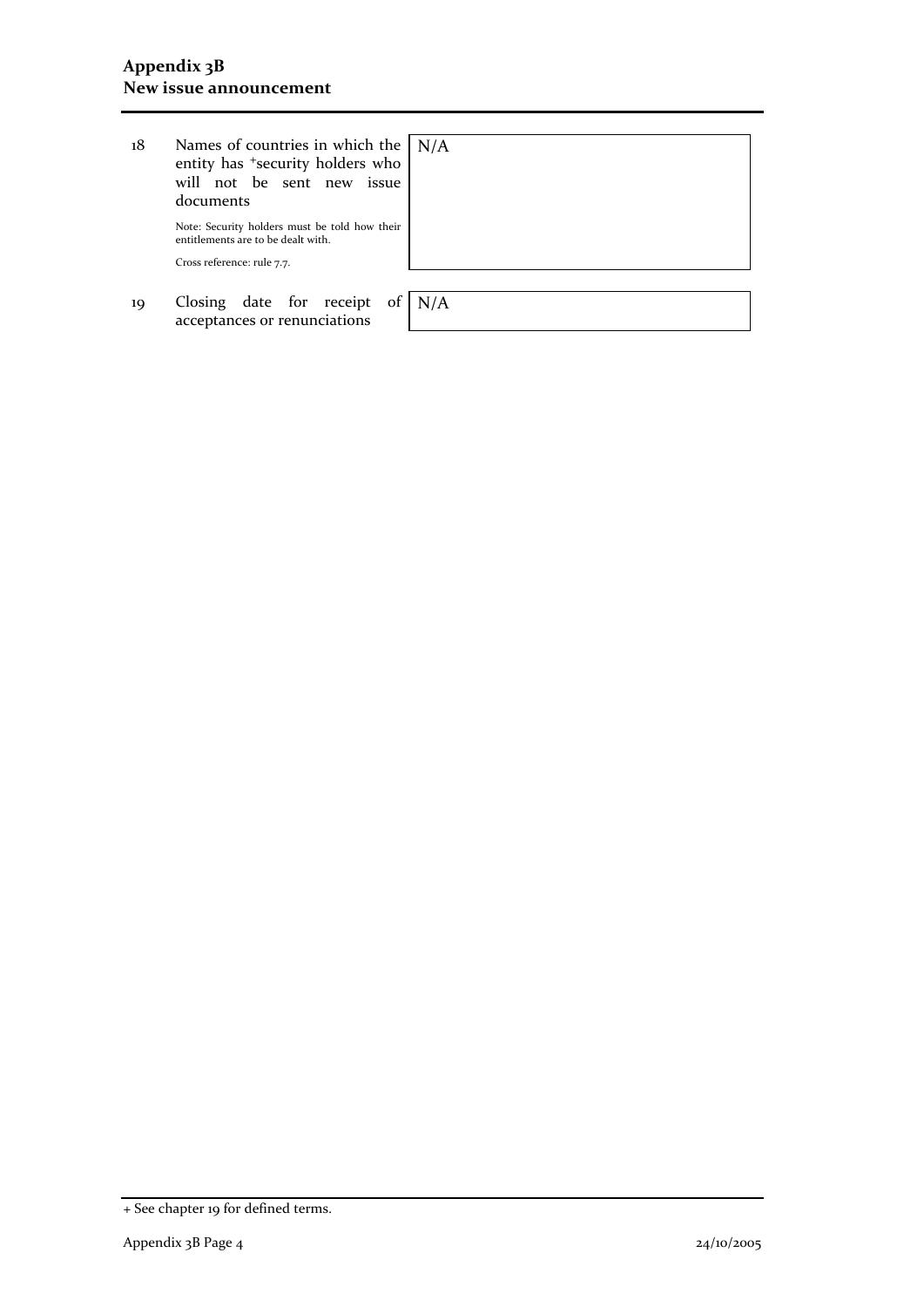| 20 | Names of any underwriters                                                                                                                                                              | N/A |
|----|----------------------------------------------------------------------------------------------------------------------------------------------------------------------------------------|-----|
| 21 | Amount of any underwriting fee<br>or commission                                                                                                                                        | N/A |
| 22 | Names of any brokers to the<br>issue                                                                                                                                                   | N/A |
|    |                                                                                                                                                                                        |     |
| 23 | Fee or commission payable to the<br>broker to the issue                                                                                                                                | N/A |
| 24 | Amount of any handling fee<br>payable to brokers who lodge<br>acceptances or renunciations on<br>behalf of <sup>+</sup> security holders                                               | N/A |
| 25 | If the issue is contingent on<br>*security holders' approval, the<br>date of the meeting                                                                                               | N/A |
| 26 | Date entitlement and acceptance<br>form and prospectus or Product<br>Disclosure Statement will be sent<br>to persons entitled                                                          | N/A |
| 27 | If the entity has issued options,<br>and the terms entitle option<br>holders<br>participate<br>to<br>on<br>the date on which<br>exercise,<br>notices will be sent to option<br>holders | N/A |
| 28 | Date rights trading will begin (if<br>applicable)                                                                                                                                      | N/A |
| 29 | Date rights trading will end (if<br>applicable)                                                                                                                                        | N/A |
| 30 | How do <sup>+</sup> security holders sell<br>their entitlements in full through<br>a broker?                                                                                           | N/A |
| 31 | How do <sup>+</sup> security holders sell<br>their<br>entitlements<br>of<br>part<br>through a broker and accept for<br>the balance?                                                    | N/A |

<sup>+</sup> See chapter 19 for defined terms.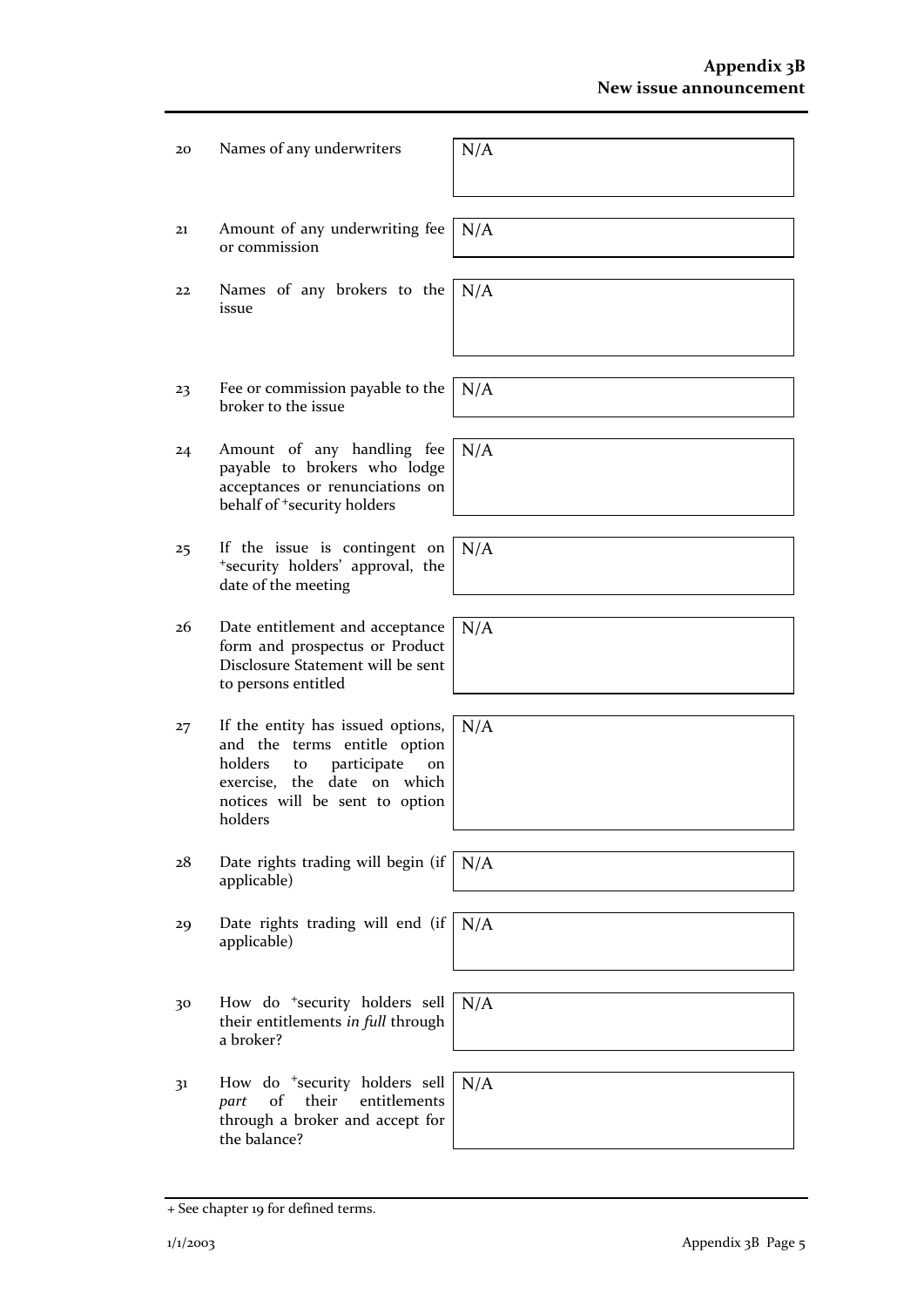| 32  | How do $\pm$ security holders dispose $\mid N/A \rangle$<br>of their entitlements (except by<br>sale through a broker)? |     |
|-----|-------------------------------------------------------------------------------------------------------------------------|-----|
| -33 | <sup>+</sup> Despatch date                                                                                              | N/A |

## **Part 3 - Quotation of securities**

*You need only complete this section if you are applying for quotation of securities*

| 34  | Type of securities<br>(tick one)                                                                                                                                                                                                                                              |
|-----|-------------------------------------------------------------------------------------------------------------------------------------------------------------------------------------------------------------------------------------------------------------------------------|
| (a) | Securities described in Part 1                                                                                                                                                                                                                                                |
| (b) | All other securities<br>Example: restricted securities at the end of the escrowed period, partly paid securities that become fully paid,<br>employee incentive share securities when restriction ends, securities issued on expiry or conversion of convertible<br>securities |

**Entities that have ticked box 34(a)**

#### **Additional securities forming a new class of securities**

|           |  |  | Tick to indicate you are providing the information or |  |
|-----------|--|--|-------------------------------------------------------|--|
| documents |  |  |                                                       |  |

- 35 If the <sup>+</sup>securities are <sup>+</sup>equity securities, the names of the 20 largest holders of the additional <sup>+</sup>securities, and the number and percentage of additional <sup>+</sup>securities held by those holders
- 36 If the <sup>+</sup>securities are <sup>+</sup>equity securities, a distribution schedule of the additional <sup>+</sup>securities setting out the number of holders in the categories 1 - 1,000 1,001 - 5,000 5,001 - 10,000 10,001 - 100,000 100,001 and over

37 A copy of any trust deed for the additional +securities

<sup>+</sup> See chapter 19 for defined terms.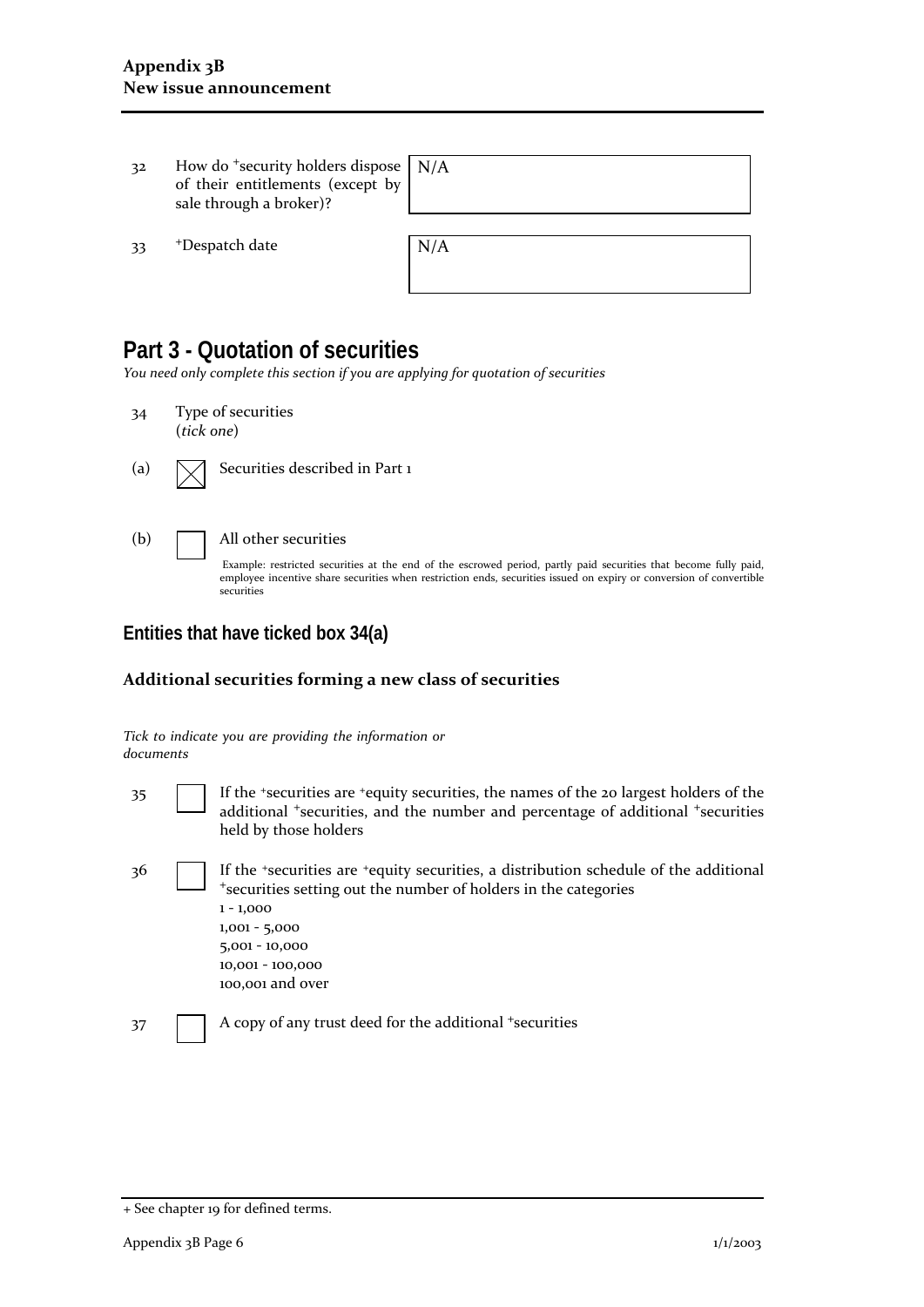## **Entities that have ticked box 34(b)**

38 Number of securities for which <sup>+</sup>quotation is sought 39 Class of <sup>+</sup>securities for which quotation is sought 40 Do the <sup>+</sup>securities rank equally in all respects from the date of allotment with an existing <sup>+</sup>class of quoted <sup>+</sup>securities? If the additional securities do not rank equally, please state: • the date from which they do • the extent to which they participate for the next dividend, (in the case of a trust, distribution) or interest payment • the extent to which they do not rank equally, other than in relation to the next dividend, distribution or interest payment 41 Reason for request for quotation now Example: In the case of restricted securities, end of restriction period (if issued upon conversion of another security, clearly identify that other security) Number | +Class 42 Number and <sup>+</sup>class of all <sup>+</sup>securities quoted on ASX (*including* the securities in clause

38)

<sup>+</sup> See chapter 19 for defined terms.